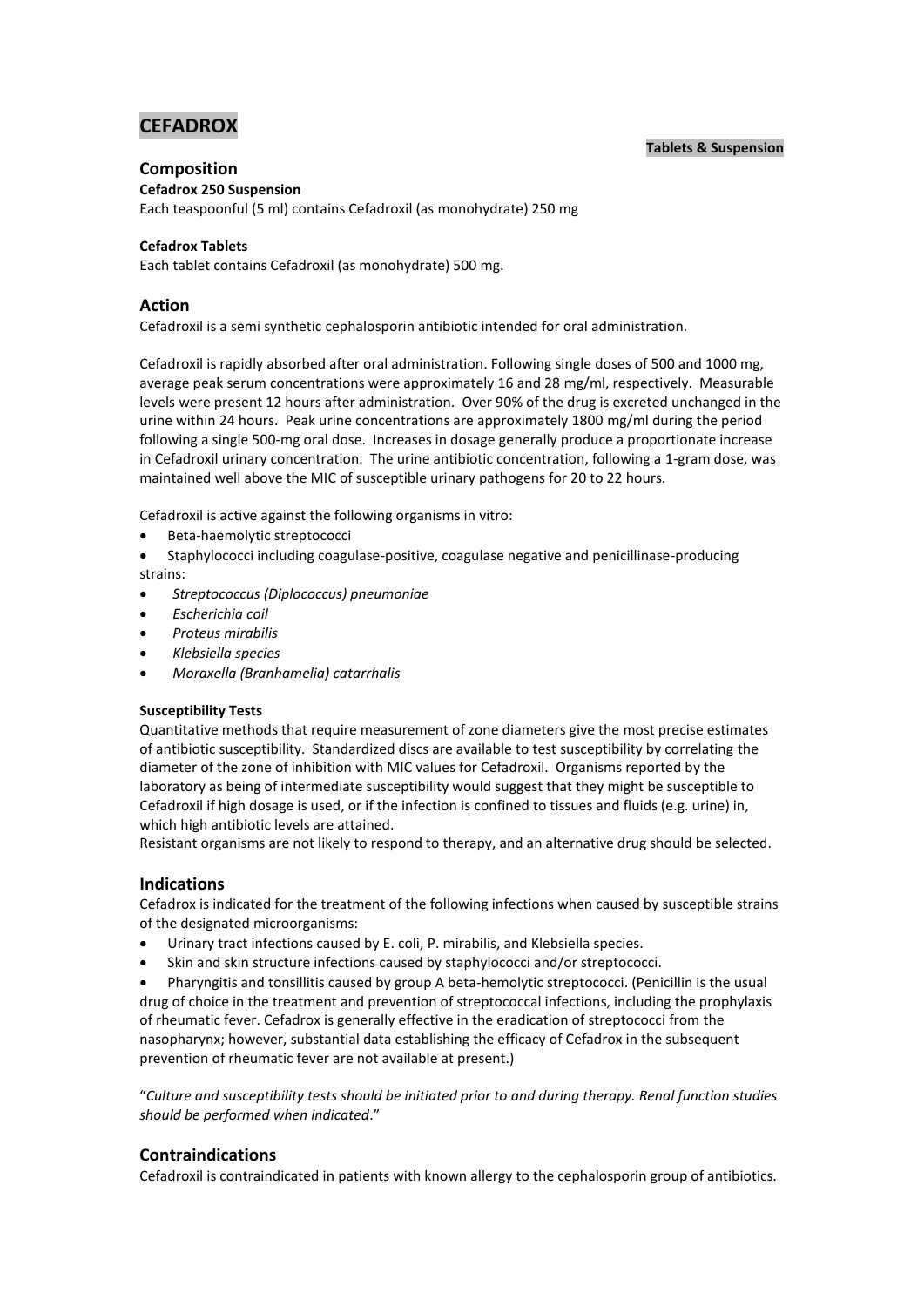### **Warnings**

In penicillin-allergic patients, cephalosporin antibiotics should be used with great caution. There is clinical and laboratory evidence of partial cross-allergenicity of the penicillins and the cephalosporins, and there are instances of patients who have had reactions to both drugs (including fatal anaphylaxis after parenteral use).

Any patient who has demonstrated a history of some form of allergy, particularly to drugs, should receive antibiotics cautiously and then only when necessary. No exception should be made with regard to Cefadroxil.

Pseudomembranous colitis has been reported with the use of cephalosporins (and other broadspectrum antibiotics); therefore, it is important to consider its diagnosis in patients who develop diarrhea in association with antibiotic use.

Treatment with broad-spectrum antibiotics alters normal flora of the colon and may permit overgrowth of clostridia. Studies indicate a toxin produced by Clostridium difficile is one primary cause of antibiotic-associated colitis. Cholestyramine and colestipol resins have been shown to bind the toxin in vitro.

Mild cases of colitis may respond to drug discontinuance alone. Moderate to severe cases should he managed with fluid, electrolyte, and protein supplementation as indicated.

When the colitis is not relieved by drug discontinuance or when it is severe, oral vancomycin is the treatment of choice for antibiotic-associated pseudomembranous colitis produced by C. difficile. Other causes of colitis should also be considered.

### **Precautions**

Patients should be followed carefully so that any side effects or unusual manifestations of drug idiosyncrasy may be detected. If a hypersensitivity reaction occurs, the drug should be discontinued and the patient treated with the usual agents (eg. epinephrine, or other pressor amines, antihistamines, or corticosteroids).

Cefadroxil should be used with caution in the presence of markedly impaired renal function (creatinine clearance rate of less than 50 ml/ min/1.73 M2).

In patients, with known or suspected renal impairment, careful clinical observation and appropriate laboratory studies should be made prior to and during therapy.

Prolonged use of Cefadroxil may result in the overgrowth of nonsusceptible organisms. Careful observation of the patient is essential. If super infection occurs during therapy, appropriate measures should be taken.

Positive direct Coombs' tests have been reported during treatment with the cephalosporin antibiotics. In hematologic studies or in transfusion cross-matching procedures when antiglobulin tests are performed on the minor side or in Coombs' testing of newborns whose mothers have received cephalosporin antibiotics before parturition, it should be recognized that a positive Coombs' test may be due to the drug.

Cefadroxil should be prescribed with caution in individuals with a history of gastrointestinal disease, particularly colitis.

### **Pregnancy**

#### *Category B*

Animal reproduction studies have failed to demonstrate a risk to the fetus and there are no adequate and well-controlled studies in pregnant women.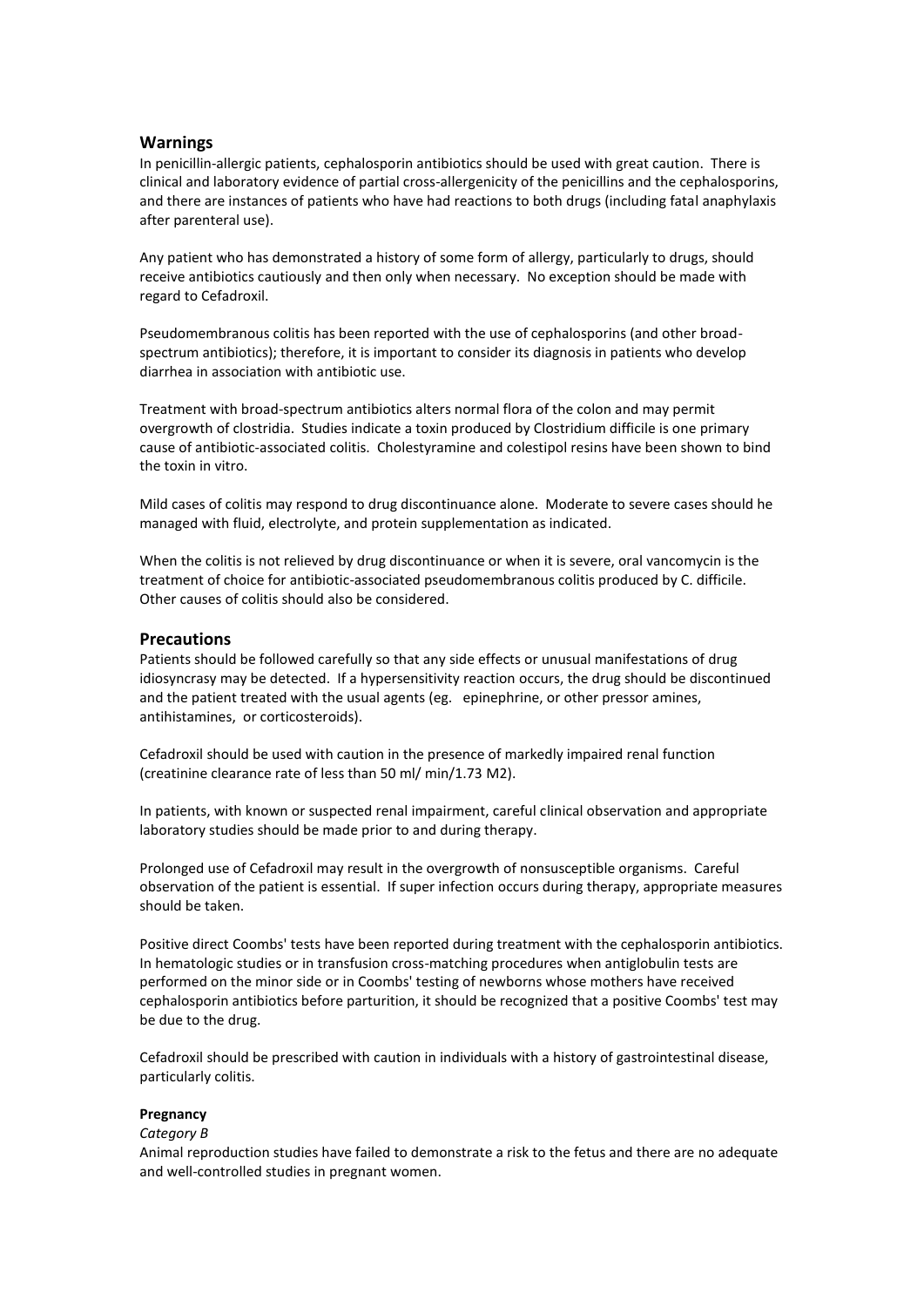#### **Nursing Mothers**

Caution should be exercised when Cefadroxil is administered to a nursing mother.

# **Adverse Reactions**

### **Gastrointestinal**

Symptoms of pseudomembranous colitis can appear during antibiotic treatment. Nausea and vomiting have been reported rarely. Diarrhea and dysuria have also occurred.

#### **Hypersensitivity**

Allergies (in the form of rash, urticaria, and angioedema) have been observed. These reactions usually subsided upon discontinuation of the drug.

Other reactions have included genital pruritus, genital moniliasis, vaginitis, moderate transient neutropenia, and minor elevations in serum transaminase. Stevens-Johnson syndrome has been rarely reported.

# **Dosage and Administration**

Cefadrox is acid stable and may be administered orally without regard to meals. Administration with food may be helpful in diminishing potential gastrointestinal complaints occasionally associated with oral cephalosporin therapy.

#### **Adults**

*Urinary Tract Infections*

For uncomplicated lower urinary tract infections (i.e., cystitis) the usual dosage is 1 or 2 grams per day in single (qd) or divided doses (bid).

For all other urinary tract infections, the usual dosage is 2 grams per day in divided doses (bid).

#### **Skin and Skin Structure Infections**

For skin and skin structure infections, the usual dosage is 1 gram per day in single (qd) or divided doses (bid).

#### **Pharyngitis and Tonsillitis**

Treatment of group A beta-hemolytic streptococcal pharyngitis and tonsillitis - 1 gram per day in single (qd) or divided doses (bid) for 10 days.

#### **Children**

*Urinary tract infections and for skin and skin structure infections* The recommended daily dosage is 30 mg/kg/day in divided doses every 12 hours.

#### **Pharyngitis and tonsillitis**

The recommended daily dosage is 30 mg/kg/day in single (qd) or divided doses (bid). In the treatment of beta-hemolytic streptococcal infections, a therapeutic dosage of Cefadrox should be administered for at least 10 days.

#### **Patients with renal impairment**

The dosage of Cefadroxil monohydrate should be adjusted according to creatinine clearance rates to prevent drug accumulation.

Patients with creatinine clearance rates over 50 ml/min may be treated as if they were patients having normal renal function.

# **Pharmaceutical Precautions**

Reconstituted Cefadrox suspension may be kept for 7 days in a refrigerator, without significant loss of potency.